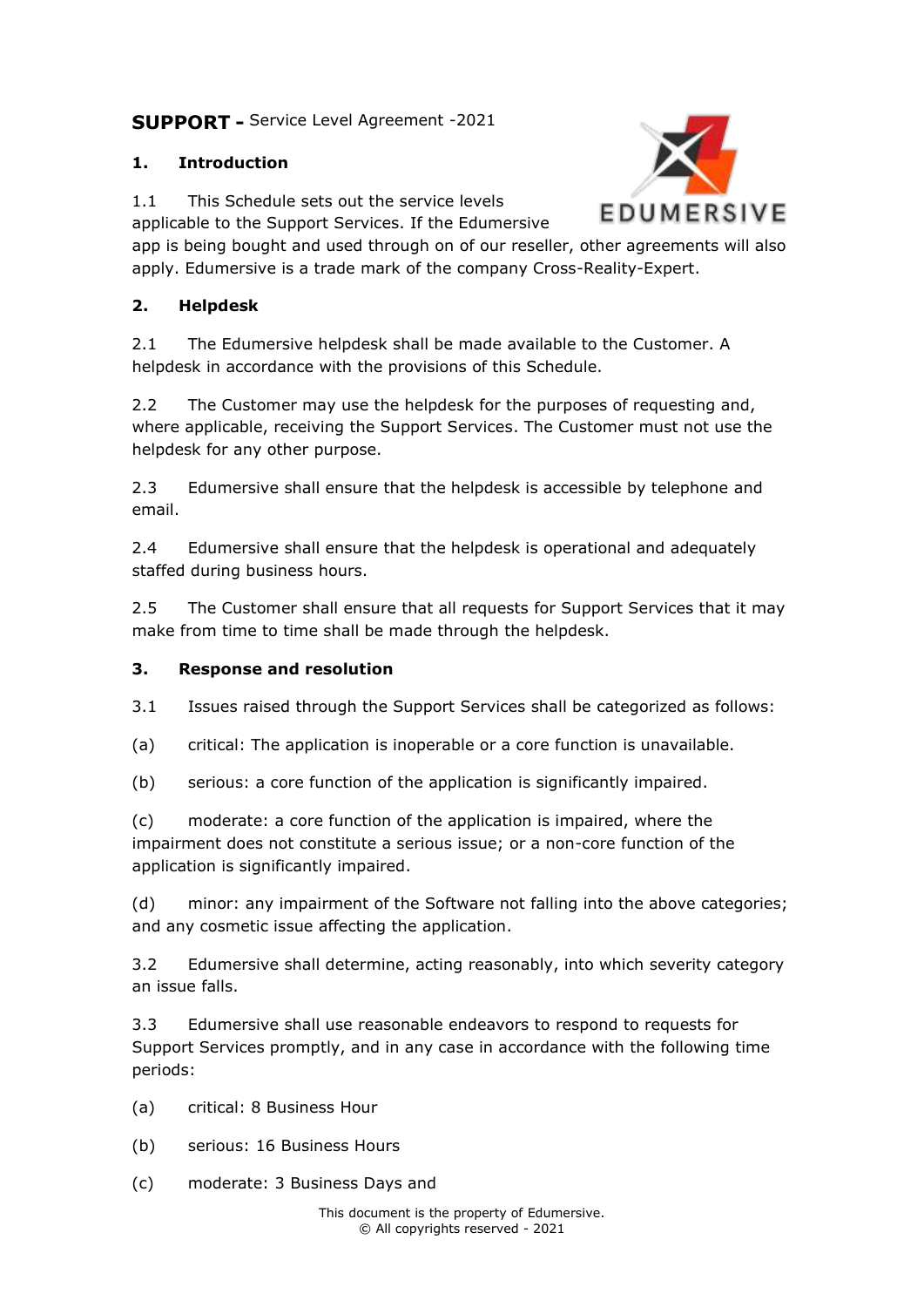(d) minor: 5 Business Days.

3.4 Edumersive shall ensure that its response to a request for Support Services shall include the following information (to the extent such information is relevant to the request): an acknowledgement of receipt of the request and an anticipated timetable for action in relation to the request.

3.5 Edumersive shall use reasonable endeavors to resolve issues raised through the Support Services promptly, and in any case in accordance with the following time periods:

(a) critical: software problem will be fixed in 5 business days and deployed as a hotfix.

(b) serious: software problem will be fixed in 10 business days and deployed as a normal update.

(c) moderate: software problem will be fixed in 12 business days and deployed as a normal update.

(d) minor: software problem will be fixed in 30 business days and deployed as a normal update.

An application update will have to be reviewed by Google, Apple and possible other companies. We can't give a specific time estimate when the update will be live. The times mentioned above are the times in which we will post an update submission. We will do our best to make it as fast as possible but we are not liable for the submission review times by third companies such as Google or Apple.

### **4. Provision of Support Services**

4.1 The Support Services shall be provided remotely, save to the extent that the parties agree otherwise in writing.

#### **5. Limitations on Support Services**

5.1 If the total hours spent by the personnel of Edumersive performing the Support Services during any calendar month exceed *40 business hours* then:

(a) Edumersive will cease to have an obligation to provide Support Services to the Customer during the remainder of that period; and

(b) Edumersive may agree to provide Support Services to the Customer during the remainder of that period, but the provision of those Support Services will be subject to additional Charges.

5.2 Edumersive shall have no obligation to provide Support Services in respect of any issue caused by:

- (a) any factor outside the scope of the Support Services
- (b) the improper use of the application by the Customer